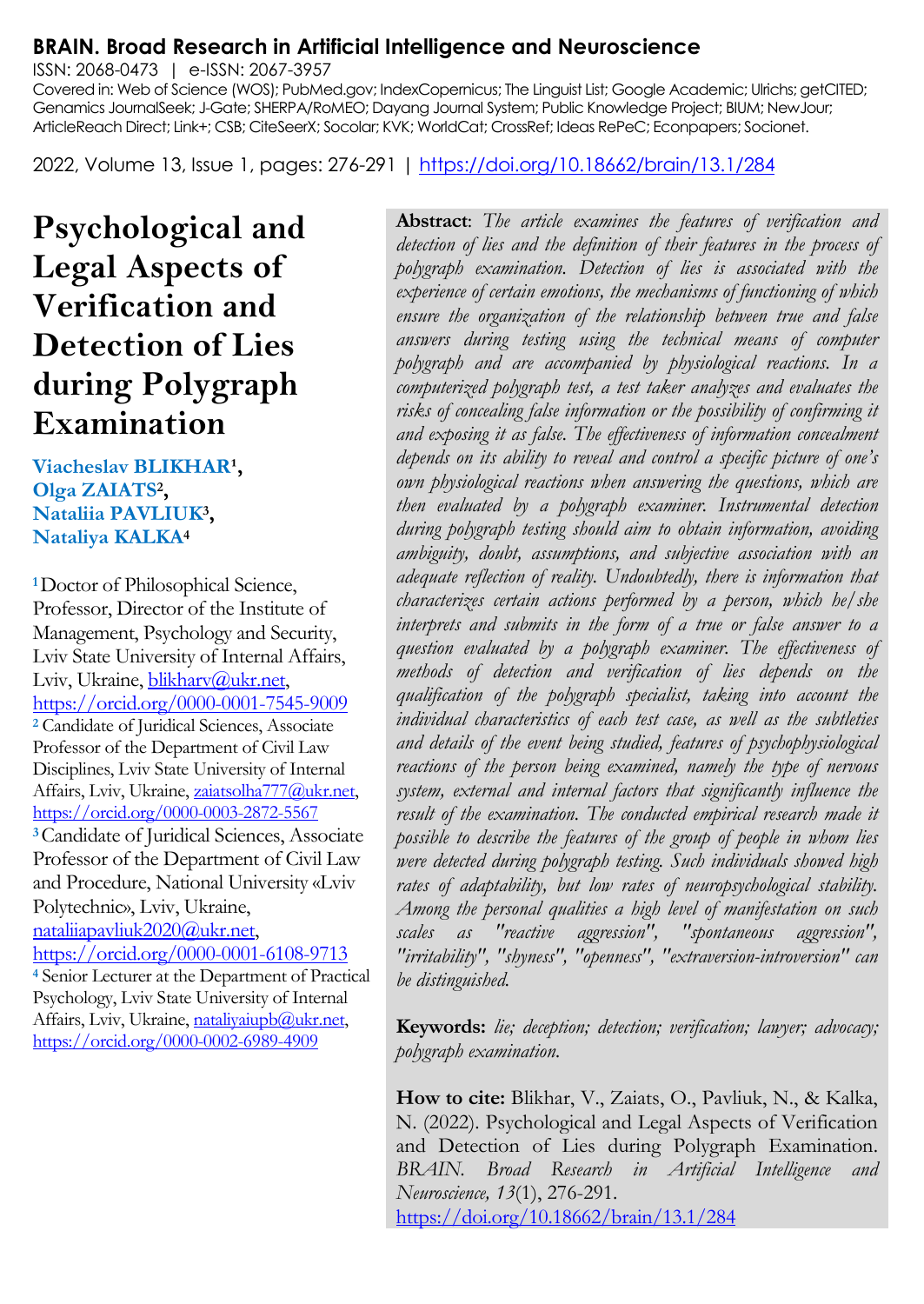## **Introduction**

Timely receipt of information and its reliability is one of the important conditions for successful prevention, investigation and detection of crimes. In modern conditions of organization of operative-search activity the use of reliable, fast and economical ways of increase of efficiency of their detection and reduction of number of judicial errors becomes more and more popular. Recently, a polygraph (lie detector) has been used quite often in criminal proceedings and forensic examinations as a device that successfully helps in lie detection by recording human psychophysiological reactions (respiration, pressure, pulse, vascular tone, skin galvanic reactions, etc.).

Conducting specialized psychophysiological research and examinations using a polygraph allows to achieve high results in verifying the accuracy of information and contribute to the effectiveness of criminal proceedings.

The basis for the application and conduct of polygraph examinations by law enforcement agencies of Ukraine is the Law "On operational and investigative activities" of 18.02.1992 №2135-XII. Article 8 of this Law enshrines the right of bodies carrying out operational and investigative activities to interrogate persons with their consent (paragraph 1, part 1, Article 8) (On operative-search activity, 1992).

However, the information obtained during the polygraph examination cannot be used as evidence in the case, but only as a guide for gathering official evidence.

Also, in accordance with the scientific and methodological recommendations on the preparation and appointment of forensic examinations and expert studies (Order of the Ministry of Justice of 08.10.1998 №53 / 3) a survey using a special technical means – a computer polygraph is provided (Instruction on the appointment and conduct of forensic examinations and expert research …, 1998; Application of computer polygraphs in …., 2017).

The conclusion of the expert (polygraph examiner) has in this case all the necessary attributes of independent proof. *The purpose* of the article is to study the psychological and legal aspects of verification and detection of lies during polygraph examinations. Study of the recent research on the problem made it possible to put forward *the hypotheses*: effective use of a polygraph, detection and verification of lies in the process of polygraph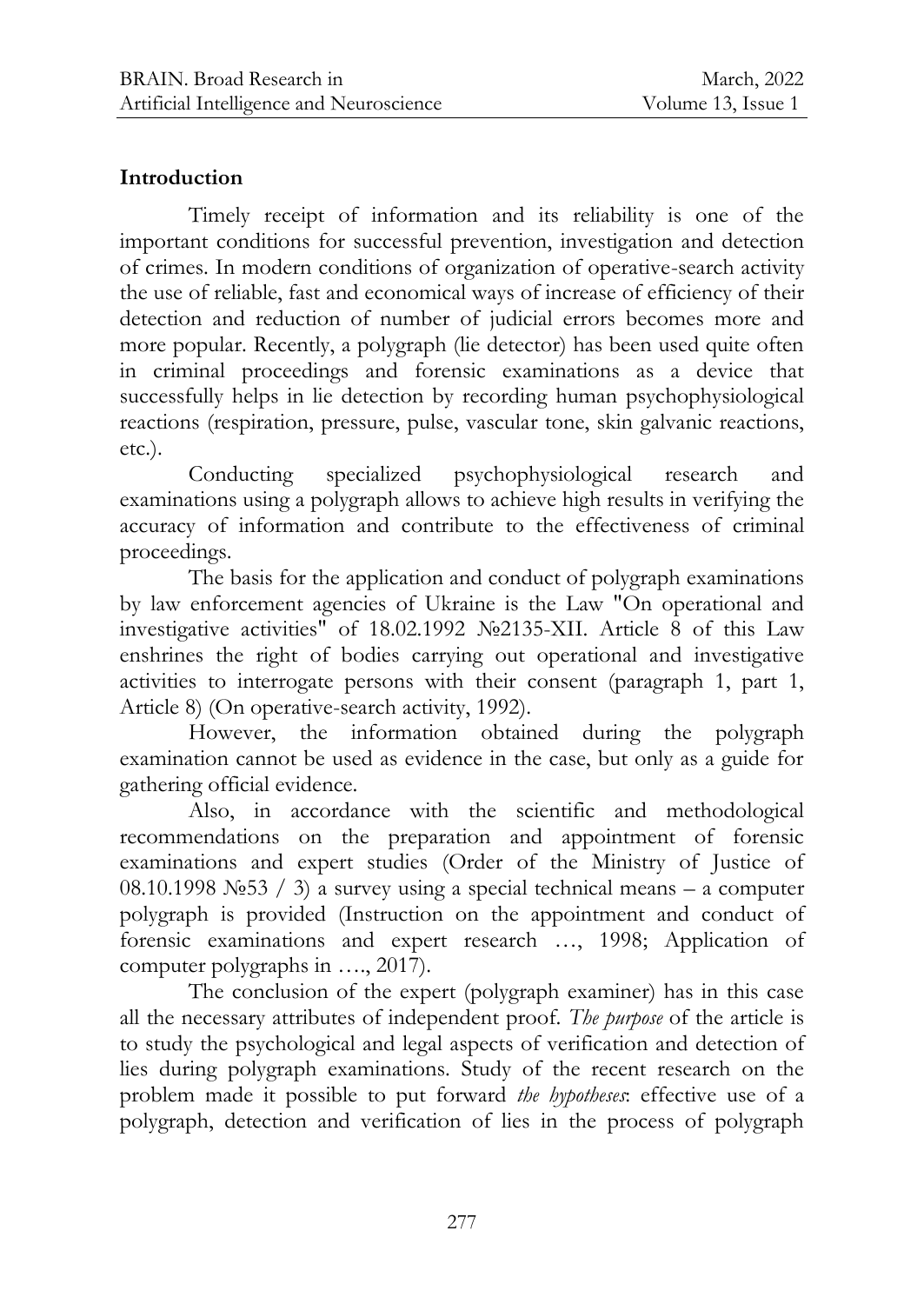examination will help in solving the problem of involvement / noninvolvement of persons in the commission of crimes.

Ultimately, information disseminated in the process of communication is always characterized by reliability or unreliability. Its unreliability is characterized by untruthfulness, distortion and falsification of information reflected in various kinds of lies. All kinds of lies are aimed at building trust and belief in the veracity of the information provided.

#### **Literature review**

On the whole, the process of verification and detection of lies is multifactorial and affects a large number of verbal and nonverbal aspects of communication. A large number of lawyers and psychologists try to scientifically investigate and confirm the exact criteria for assessing and the relationship between such phenomena as the emotional response to the desire to hide information, changes in psychological state caused by certain stimuli and psychological state in the process of hiding information. In particular, researchers and scientists who have studied various aspects of the declared in the article scientific and applied problem, it is advisable to divide into groups, and therefore: the issues of ontological definition of lies, misleading and dishonesty are examined in the works of J. Adler (Adler, 2015), A. Barber (Barber, 2020), N. Marsili (Marsili, 2020), B. Neubauer, C. Witkop and L. Varpio (Neubauer, Witkop & Varpio, 2019); Yu. Boiko-Buzyl (Boiko-Buzyl, 2021), T. Brennen and S. Magnussen (Brennen & Magnussen, 2020), B. DePaulo, J. Lindsay, B. Malone, L. Muhlenbruck, K. Charlton and C. Harris (B. DePaulo & C. Harris, 2003), B. Khomulenko (Khomulenko, 2012), M. Kuzmenko and I. Sitkar (Kuzmenko & Sitkar, 2020), B. Neubauer, C. Witkop and L. Varpio (Neubauer & Varpio, 2019), C. De Rollero and N. Piccoli (De Rollero & Piccoli, 2017) devoted their works to the issue of psychological determination of deception and lies; after all, M. Acklin and J. Velasquez (Acklin & Velasquez, 2021), I. Hamlin, P. Taylor and L. Cross (Hamlin & Cross, 2020), L. Hammarstrom, D. Andreassen, O. Hellzen and M. Haggstron (Hammarstrom & Haggstron, 2020), W. Iacono and G. Ben-Shakhar (Iacono & Ben-Shakhar, 2019), J. Kamorowski, Karl Ask and M. Jelícic (Kamorowski & Corine de Ruiter, 2021), S. Samuel, H. Thapliyal and P. Kacker (Samuel & Kacker, 2019), K. Shapoval (Shapoval, 2020), O. Tsilmak (Tsilmak, 2019, pp. 201-209) conducted their research on the psychological and legal aspects of the study of lie detection including the use of a polygraph. Despite the fact that much has already been devoted to work and scientific research on this topic, but the issues of verification and detection of lies using a polygraph have not yet been fully explored. All this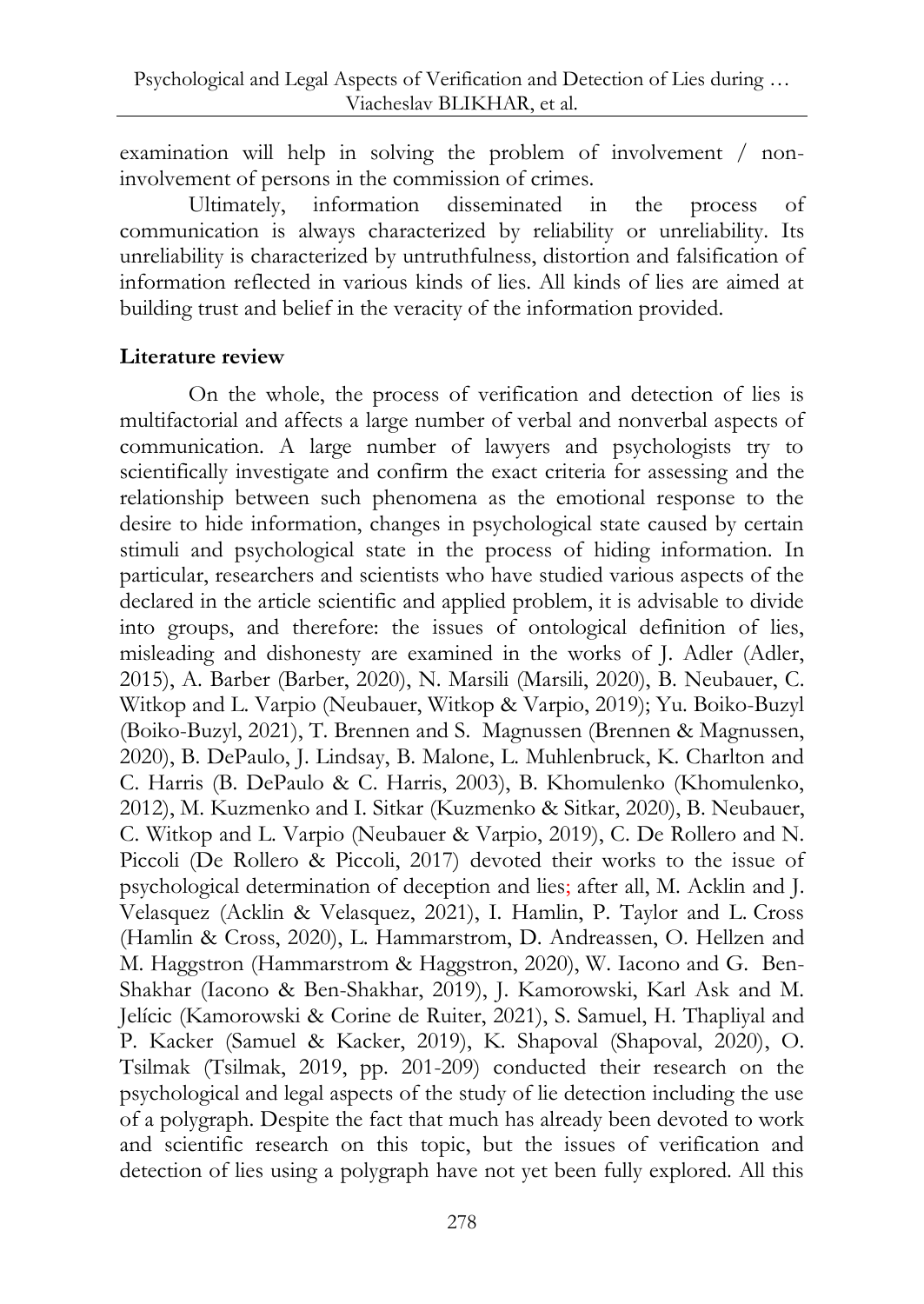justifies the relevance and purpose of the article, which is to study the psychological and legal aspects of verification and detection of lies during polygraph examinations.

## **Methodology**

The methodological component of the study is formed on the basis of general and special methods of scientific knowledge. Thus, the system method made it possible to identify a number of scientific problems of studying the multidimensionality of verification and lie detection using a polygraph as a whole. In turn, the logical-semantic method helped to reveal the conceptual apparatus of research as much as possible, in particular to consider such terms as: "lie", "deception", "polygraph examination", "advocacy", "citizen", "person", "law", "psychological examination", "detection", "verification" and others.

Documentary analysis as a method of scientific knowledge is used in the study to formulate practical recommendations for the study of psychological and legal aspects of verification and detection of lies during polygraph research. The method of comparison made it possible to learn international experience in studying the psychological and legal aspects of detecting lies in research using a polygraph and other aspects identified in the scientific article, as well as the possibility of implementing this experience in Ukrainian realities. In addition, the study used the features of the statistical characteristics of the studied phenomena, in our case - the verification and detection of lies during polygraph studies

#### **Results**

Verification means confirmation of compliance of information and data with the standard requirements. With regard to statements, all standard requirements for statements must comply with four basic rules: Watch, listen, memorize; Observe and compare; Analyze all points of view; Do not accept contradictions (Adler, 1997, pp. 435-452; Barber, 2020, pp. 141-164; Brennen & Magnussen, 2020).

Lie detection is the assessment of a verbal statement in order to detect possible deliberate deception. Detection of lies is a cognitive process of recording deception, assessing the content of the message, including nonverbal cues (Kalka, Tsyvinska & Zubach, 2017, p. 63).

According to the emotional model of instrumental lie detection, N. Marsili and R. Moreton identifies verbal messages that are lies if they meet the following criteria: 1. information possessed by a person, is subjectively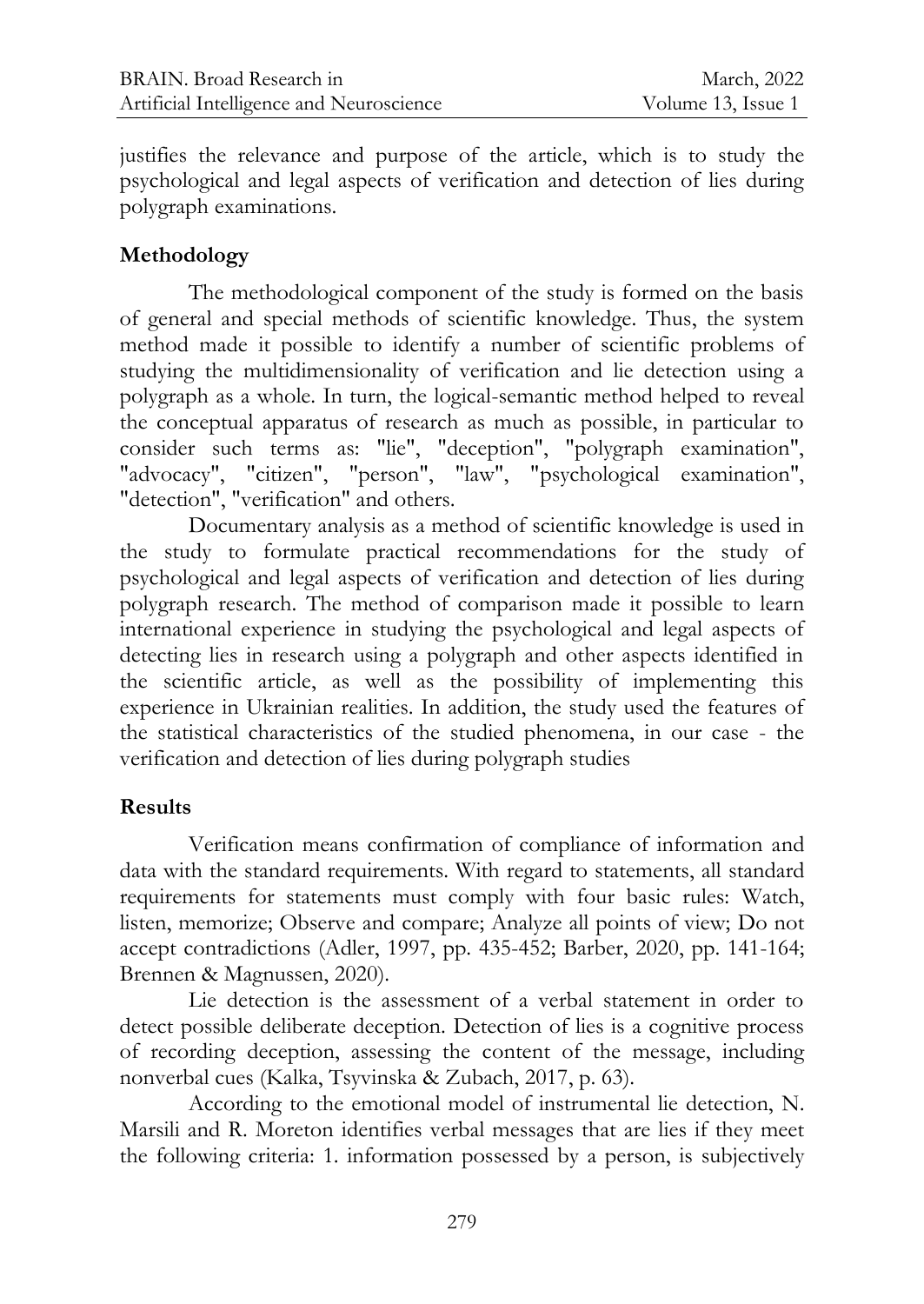assessed by him/her as true, that is such that corresponds to reality; 2. verbally reproduced information is subjectively perceived by a person as not corresponding to reality; 3. the transfer of information by a person is initiated with the aim of deliberately creating in the interlocutor an incorrect, distorted view of reality (Marsili, 2020; Moreton, 2020).

Thus, in the context of this model, a lie is defined as a verbal message, intentionally distorted truth known to a person, which he/she deliberately conceals by misleading the interlocutor.

Thus, Yu. Boiko-Buzyl believes that in the detection of lies one should rely on the activity or passivity of the liar and the forms of lies that each type "produces". Thus, depending on the individual-typological features of the personality, "false denial" is used by melancholy, apathetic, calm people, that is they mostly focus on denying or hiding false information. Individuals who focus on inventing and misrepresenting false accusations are usually distinguished by active cognitive activity, flexibility, etc. (Boiko-Buzyl Yu., 2021, p. 28-37).

Also the following facts can be characteristic signs of lying of the interlocutor: reporting by a person of different facts on one occasion; uncertainty, vagueness of information contained in the voiced version of the narrator; the presence of coincidences of the smallest details in the stories of different people about the same thing; "Letting out" in statements that indicate the denial of the voiced details of the narrator's version; the presence of sound gaps and an increase in the number of word-parasites; accompanying the story with a poor emotional background (schematicity, facelessness); persistence of the narrator in the truth of his words; evasion of answering direct questions; concealment of obvious facts that could not be unknown (Hamlin, et al., 2020; Hammarstrom, et al., 2020; Rollero, 2017; Shaw, 2020; Khomulenko, 2012).

There are two approaches to detecting lies – direct and indirect. The direct approach is to compare the content of the received information with the established reality. Based on the results of such a comparison, it is possible to draw a conclusion about the presence or absence of distorted information. The direct approach is expressed in comparing the content of the received information with the knowingly established reality. Based on the results of this comparison, we can conclude that there is or is no distorted information. The indirect approach is based on the presence or absence of lies through the analysis of indirect diagnostic signs in a person's reactions.

The use of a direct approach involves the possession of true information with which to compare. For a specialist, this method facilitates obtaining a positive result of polygraph examination. There are often cases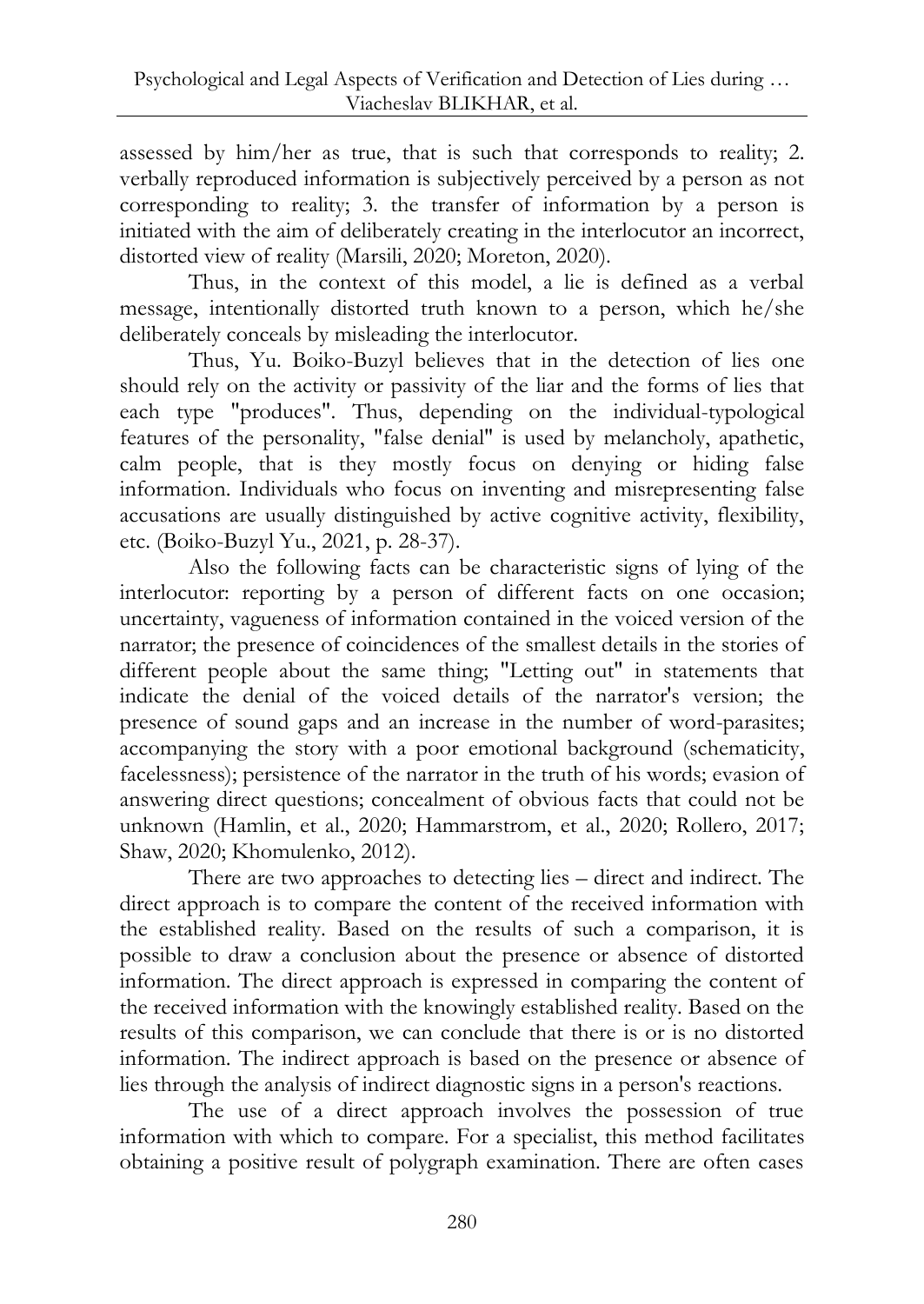of lack of primary information, which limits the use of a direct approach (Kalka, Tsyvinska & Zubach, 2017; Rollero, 2017).

The use of an indirect approach is beyond comparison, it requires qualification and strict adherence to rules and requirements, but with a high probability of the results obtained it may indicate the presence or absence of deliberately hidden information.

To prevent misinterpretation of the identified signs of lies, it is important to create a "holistic model of behavior" of a particular subject, to establish his/her background emotional state, individual characteristics of reactions, communication style, and the specifics of the event and stress effect on the psychoemotional state of a person being examined.

DePaulo points out the importance in the detection and verification of lies of verbal and nonverbal signs, including: restraint of speech and behavior, excessive control (reactions are slow, speech is clear and balanced); stories are less convincing; signs of anxiety and danger (distancing, lack of immediacy); high tension; false information is characterized by fewer details, shortcomings, and is excessively correct (DePaulo, Malone & Harris, 2003).

An important aspect in the detection and verification of lies are the peculiarities of establishing contact, individual psychological characteristics of the person, the peculiarities of response and general emotional state. All this can be successfully traced in the process of polygraph examination during the discussion of neutral topics. The defined "background" zone is perceived as neutral. Deviation from this "background" is considered a reaction and is part of the "control" or "significant" zone. A significant zone refers to the discussion of the directly studied event, and the control zone involves a conversation on a topic that is not related to this event, but is dangerous for the subject being examined, and is accompanied by distortion of information that may confirm psychophysiological reactions on the polygraph.

In addition to the above features, the following characterizes a person who hides the truth:

‒ Strong denial, which, unlike true interlocutors, tends to weaken over time.

‒ Often a person suspected of lying changes the title and form of address to the interlocutor.

‒ Instead of explaining the details, the subject often makes general statements, such as "I was raised wrong!", "Why should I do something like that?".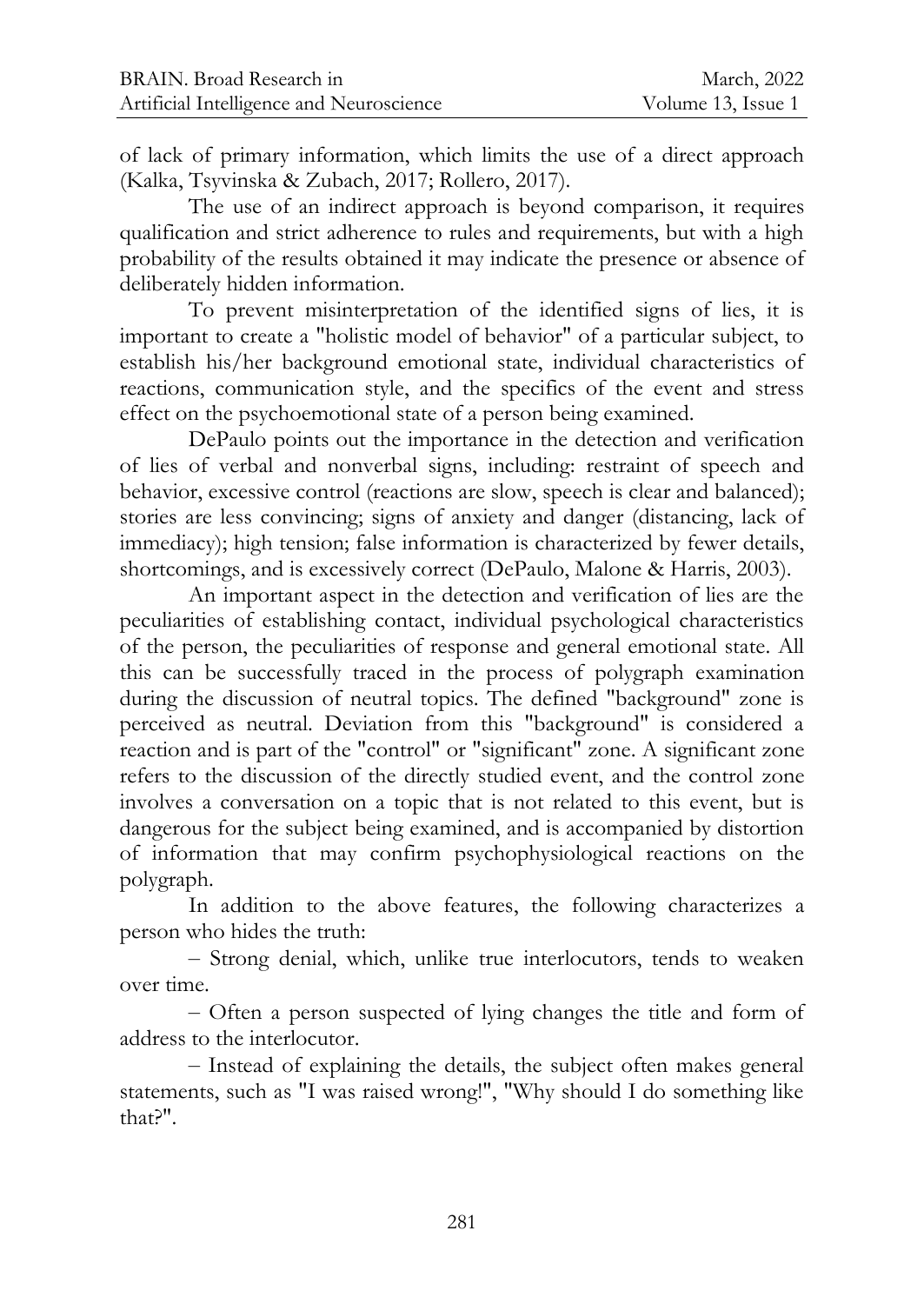‒ He/she often begins the story of the situation with the following phrases: "You will not believe me, but…", "Understand me correctly…", "I do not intend to mislead you…", etc.

‒ In the content of the answer there are syntactic changes, or the structure of the sentence is broken, the connection between words is broken.

‒ There is a series of indirect answers to questions such as, "I don't remember this," "Basically, I should remember this if it happened," and so on.

‒ The subject often interrupts the question with an answer without waiting for the question to end.

‒ There are repetitions of the question, which allows a person to come up with a more plausible answer (Samuel, Chatterjee, Thapliyal & Kacker, 2019; Widacki, 2019; Barber, 2020, pp. 141-164).

In a polygraph examination, the person being examined always assesses the risks of concealing true information or the possibility of confirmation. The success of assessing the presence or absence of a lie depends on the ability to show the physiological picture of reactions when answering questions evaluated by a polygraph examiner.

The main task facing the specialist in the testing process is to qualitatively and quantitatively assess changes in registered psychophysiological indicators and formulate an objective conclusion.

Analyzing the above, we can conclude that instrumental detection with a polygraph should aim to obtain information, avoiding ambiguity, doubts, assumptions, impartiality in interpretation and subjective association with adequate reflection of reality.

However, the effectiveness of lie detection and verification methods depends on the qualification level of the specialist, individual approach to each examination, taking into account the smallest details of the event, psychophysiological characteristics of persons, which include not only the type of nervous system but also external and internal factors influencing the effectiveness of the examination.

The empirical study involved individuals of different ages and occupations. The sample consisted of individuals aged 24 to 46.

With regard to professional orientation, among the subjects were both candidates for positions (of different professional orientation: drivers, managers, accountants, economists, etc.), who were selected by polygraph testing, and persons engaged in professional activities and passed scheduled polygraph testing.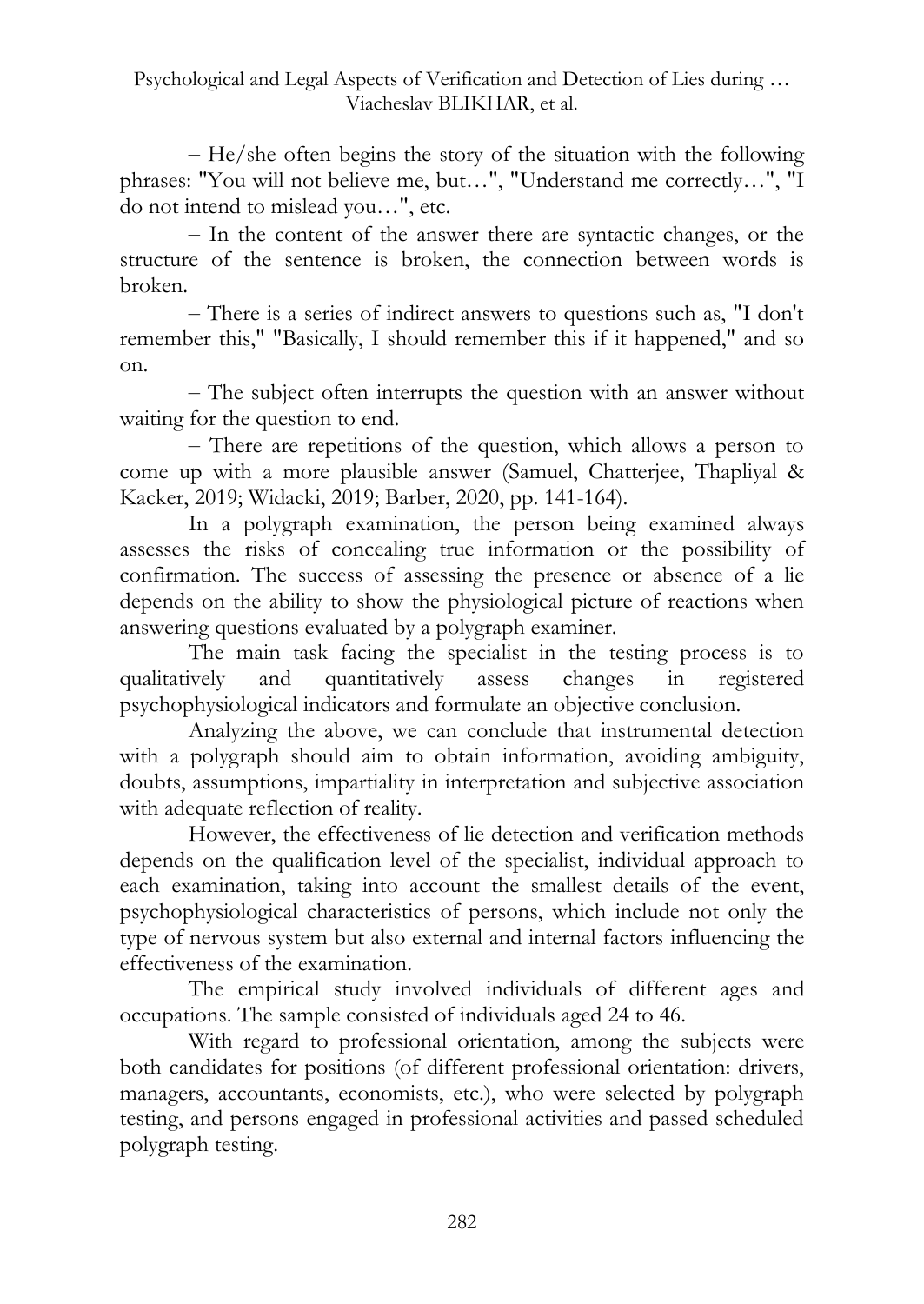The following methods were chosen as psychodiagnostic tools: methods of diagnosis of socio-psychological adaptation of K. Rogers – R. Diamond; Freiburg Personality Inventory Questionnaire (FPI), methods for determining the level of subjective control (LSC); coping-test of K. Lazarus; test for self-assessment of personality stress resistance; multi-level personal questionnaire "Adaptability" (MPQ - AM) (Verigin, Meijer, Bogaard & Vrij, 2019; Widacki, 2019, pp. 203-222; Boiko-Buzyl, 2021, pp. 28-37; Hamlin et al., 2020).

All subjects were conditionally divided into 2 groups according to the results of processing the results of polygraph examination: Group I – persons in whose answers to most of the test questions lies were found; Group II – persons, who were mostly characterized by truthful answers during the test.

If we compare the indicators of adaptability by the method of "Adaptability", it should be noted that in the persons being examined some of the scales have significant differences (Fig. 1).



**Fig.1.** Indicators according to the method of "Adaptability"

In the first group (with a predominance of lies in the answers) the highest scores are on the scales "Adaptive Abilities" (AA), and the lowest – "Neuro-psychological stability" (NPS). Undoubtedly, people who demonstrate the manifestations of lies during the examination on the polygraph, show the mobilizing capabilities of the body and psyche, which is reflected in higher rates of stability and adaptability.

Thus, in the second group (persons with the majority of truthful answers) the highest indicators are on the scales "Reliability" and "Moral norms" (MN), and the lowest on the scales "Suicide risk" (SR). Such persons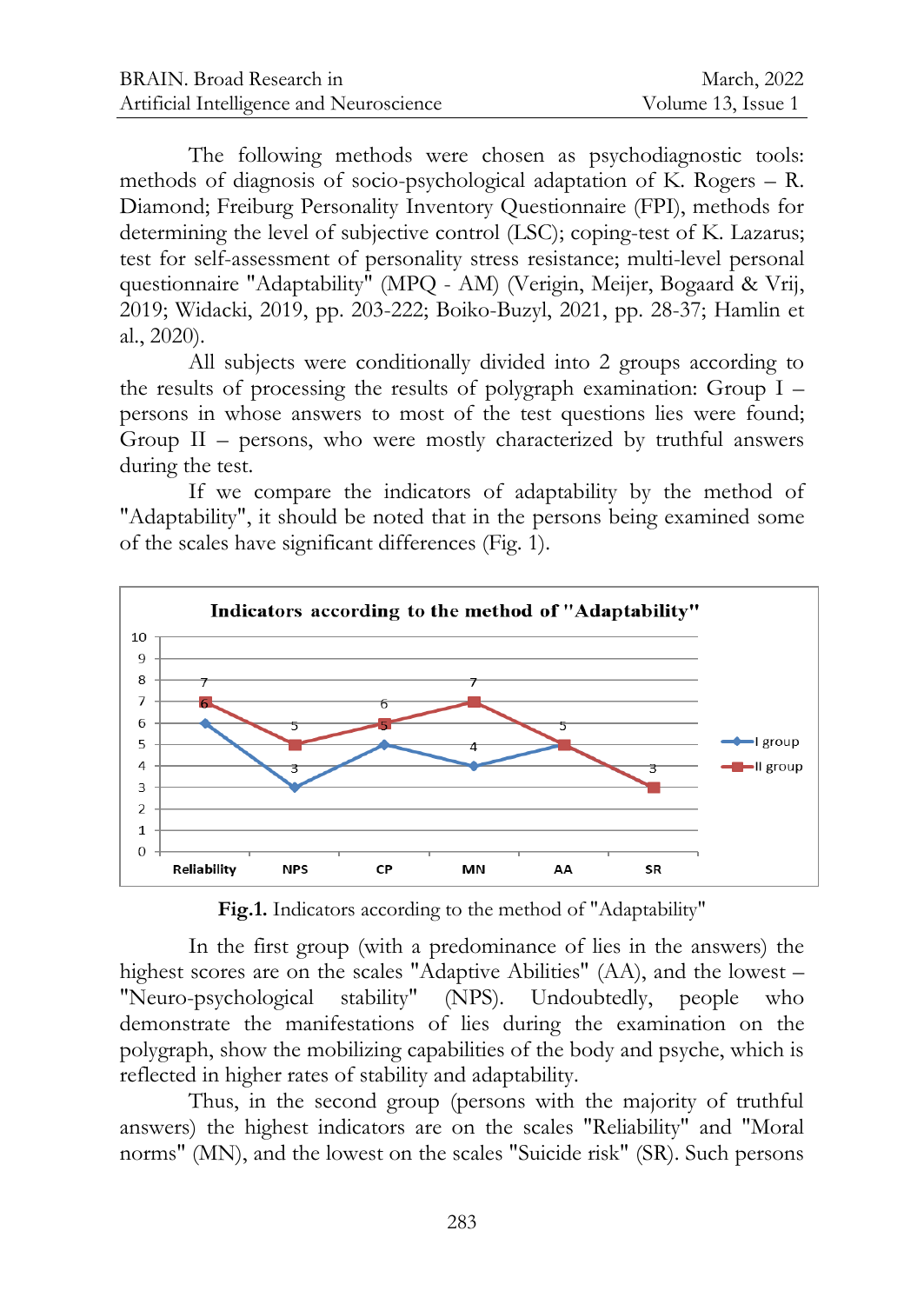are sincere in their answers, so the indicator related to moral norms is higher, because by demonstrating a truthful answer they are not in conflict with their own moral and ethical principles.

According to the results of the Freiburg Personality Inventory Questionnaire (FPI), the personal profile of the subjects who showed lies during the polygraph examination is characterized by the manifestation of the following features (Fig. 2):



**Fig. 2.** The results of the study by the method of FPI (persons with manifestations of lies in the answers)

1) High indicators on the scale "Neuroticity" were recorded only in 15% of subjects, low indicators – 20%. This shows that these individuals in the group do not focus on their own feelings and problems and, as a result, do not express a nervous response. However, the ability to regulate emotions that do not manifest externally, still has its own version of the manifestation in the psychophysiological aspect during the examination on the polygraph.

2) High indicators on the scale "Spontaneous aggression" were recorded in 45% of subjects, low indicators – 25%. This suggests that most members of the group are characterized by an increased level of psychopathization, which creates the conditions for impulsive behavior and may be an option for a situational response to the desire to hide false information.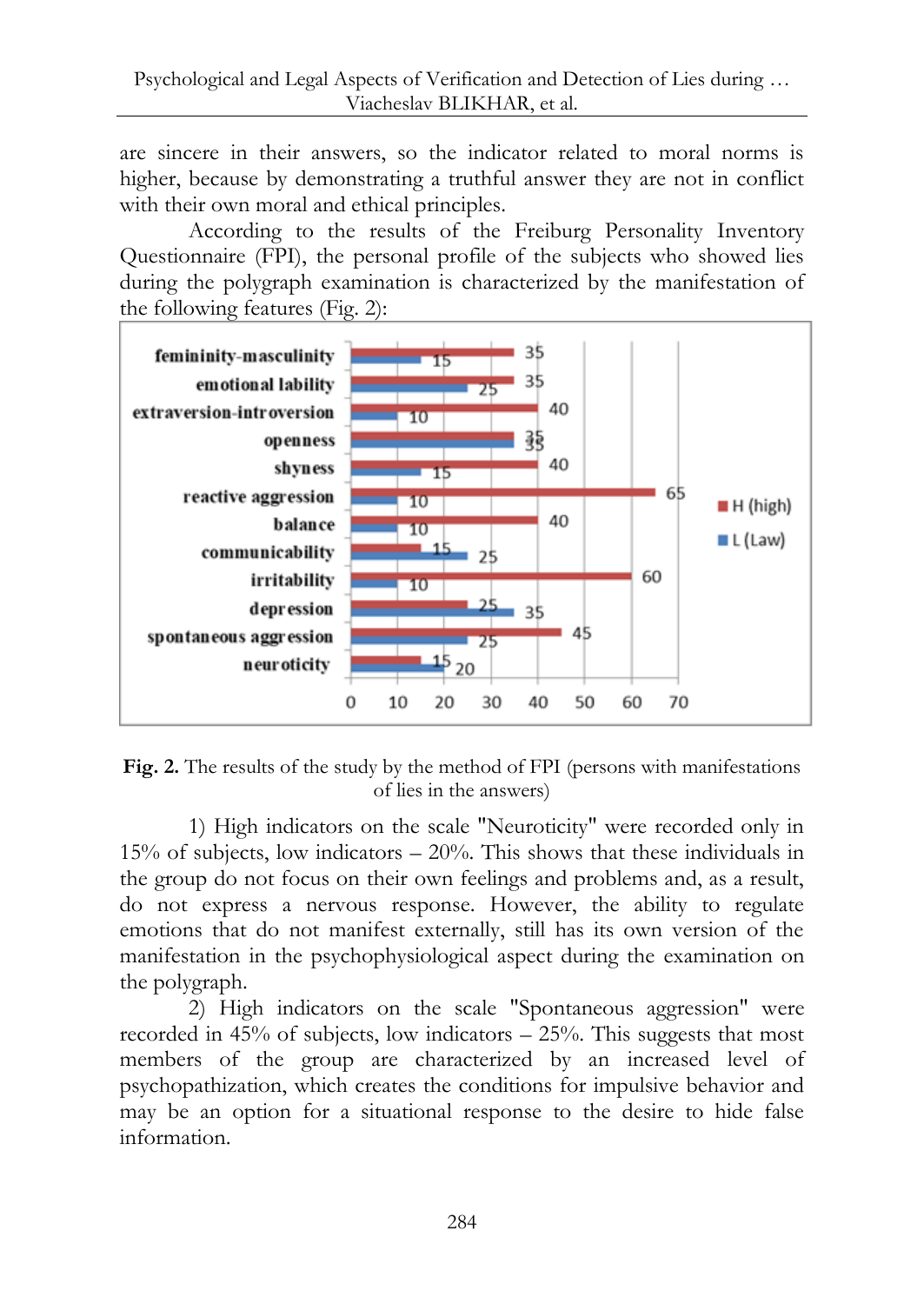3) High indicators on the scale "Depression" are observed in a small number of subjects (25%), that is signs of depressive syndrome, which manifests itself in emotional state, behavior, in relation to oneself and the social environment are absent.

4) High scores on the scale "Irritability" were recorded in 60% of subjects, which indicates that individuals who show false answers during polygraphg examination are characterized by emotional instability and a tendency to react affectively to avoid tension that arises in the testing situation.

5) High indicators on the scale "Communicability" are observed in 15% of subjects, low indicators – 25%. Most indicators of this group of subjects show the average level of need for communication, can use communication as a way to influence the polygraph examiner in the process of interaction with him.

6) High indicators on the scale "Balance" were recorded in 40% of subjects, which indicate good protection against the stressors of ordinary life situations, which are based on self-confidence, optimism and activity.

7) High rates are observed on the scale of "Reactive Aggression" in 65% of subjects, which indicates the predominance of conflict in individuals of this subgroup. They have a high level of psychopathization, which is characterized by an aggressive attitude to the social environment and a pronounced tendency to dominance.

8) High scores on the scale "Shyness" were recorded in only 40% of subjects, low scores – in 15%. These indicators show that some people are characterized by self-doubt, awkwardness and timidity. During polygraph examination it may be associated with uncertainty and fear of being exposed, so such traits may be more common.

9) High indicators on the scale of "Openness" are observed in 35% of subjects, low – in 35%. These indicators show that only a few people seek to trust and open interaction with others with a high level of self-criticism. However, most are selective in their communication and cautious in making contacts. During polygraph examination, the need for defensive reactions increases, so the majority of respondents, especially those who lie, often show secrecy and isolation.

10) High indicators on the scale "Extraversion – introversion" were found in 40% of subjects, which indicate the expression of extroverted personality, low indicators – 10%, which indicate introverted personality.

11) High rates of emotional lability are observed in 35% of subjects, which indicates emotional instability, which manifests itself in frequent mood swings, irritability, lack of self-regulation, which often becomes an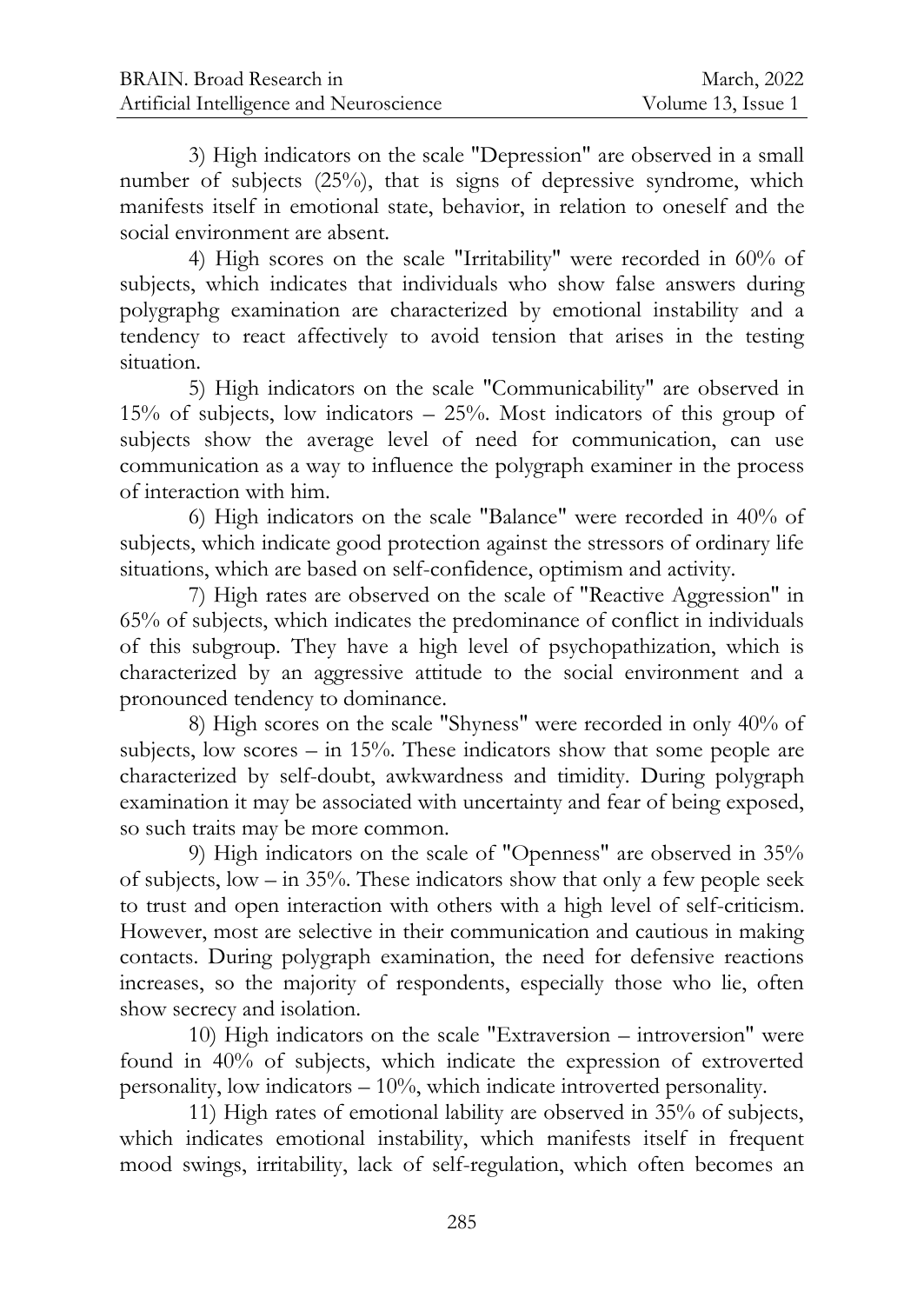emotional marker of hiding information or its falsity in communication with polygraph examiner, especially such reactions are indicative in conversations during polygraph testing.

12) High indicators on the scale "Femininity-masculinity" are observed in 35% of subjects, which indicate the course of mental activity by the male type, namely rationality, aggression and desire for results, focus on the task in his/her favor.

Thus, according to the indicators identified as a result of our study, it should be noted that all individuals have the highest score on the scale "Reactive Aggression". This indicates the predominance of conflict and dissatisfaction, which can be a protective personal strategy, which is manifested in the course of polygraph examination.

That is, most people in the subgroup, where there is the predominance of false information, have a high level of psychopathization, which is characterized by aggressive attitudes to the social environment and a strong tendency to dominance, as well as the predominance of emotional instability and tendency to affective response to avoid tension in conflict situations.



The results of the comparison of indicators in the two groups confirm the following (Fig. 3):

**Fig.3.** Comparison of indicators by FPI method

The first group, represented by individuals with a predominance of false answers, shows a significant manifestation of reactive aggression,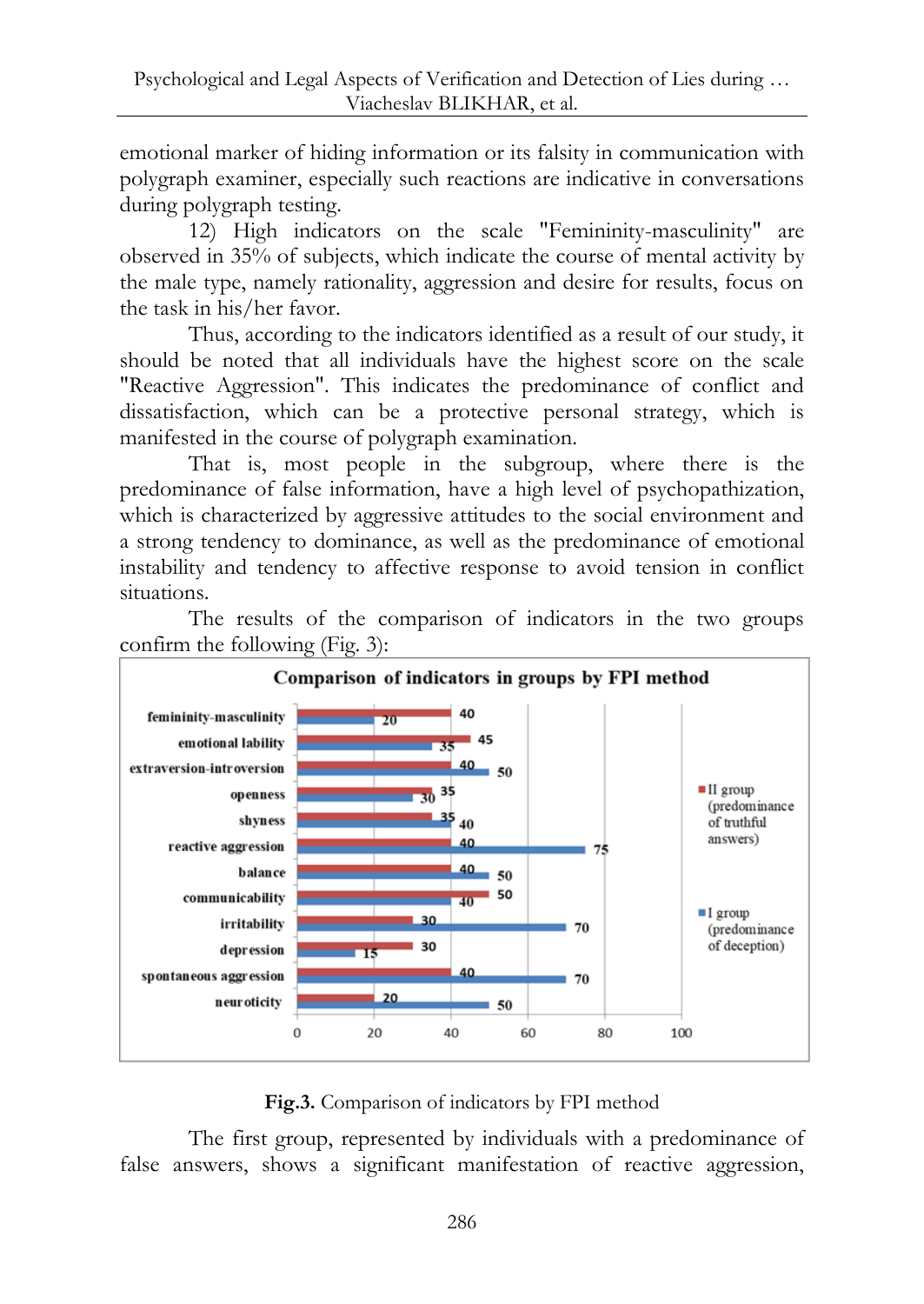spontaneous aggression and irritability, which is undoubtedly an indicator of defensive emotional reactions in the case of polygraph testing and may be a manifestation of individual psychological characteristics of the emotional sphere and accordingly, by the manifestation of false answers.

In contrast to the first group in the second group, such qualities as femininity, openness and communicability are expressed, which characterizes the individual qualities of persons who found themselves in a situation of polygraph testing, as optimistic, sociable, involved in a situation without hostile and negative attitudes, which is undoubtedly explained by truthful answers and the lack of excessive tension associated with the testing situation.

Based on the results of the empirical study, a correlation galaxy was constructed, which reflects the direct and inverse relationships between the factors of the empirical research methodology (Fig. 4).



**Fig.4.** Correlation galaxy "Stress resistance"

Thus, stress resistance is characterized by direct correlations with the scales of methods "Acceptance of responsibility", "Escape-avoidance", "Self-control", "Problem solving planning", "Positive reassessment".

The following correlations were found. The "Problem solving planning" factor contains direct links with adaptive abilities ( $r = 0.409395$ ).

The factor "Search for social support" contains a direct relationship with neuro-psychological stability ( $r = 0.404712$ ). With the increase in search for social support the manifestation of neuro-mental stability increases.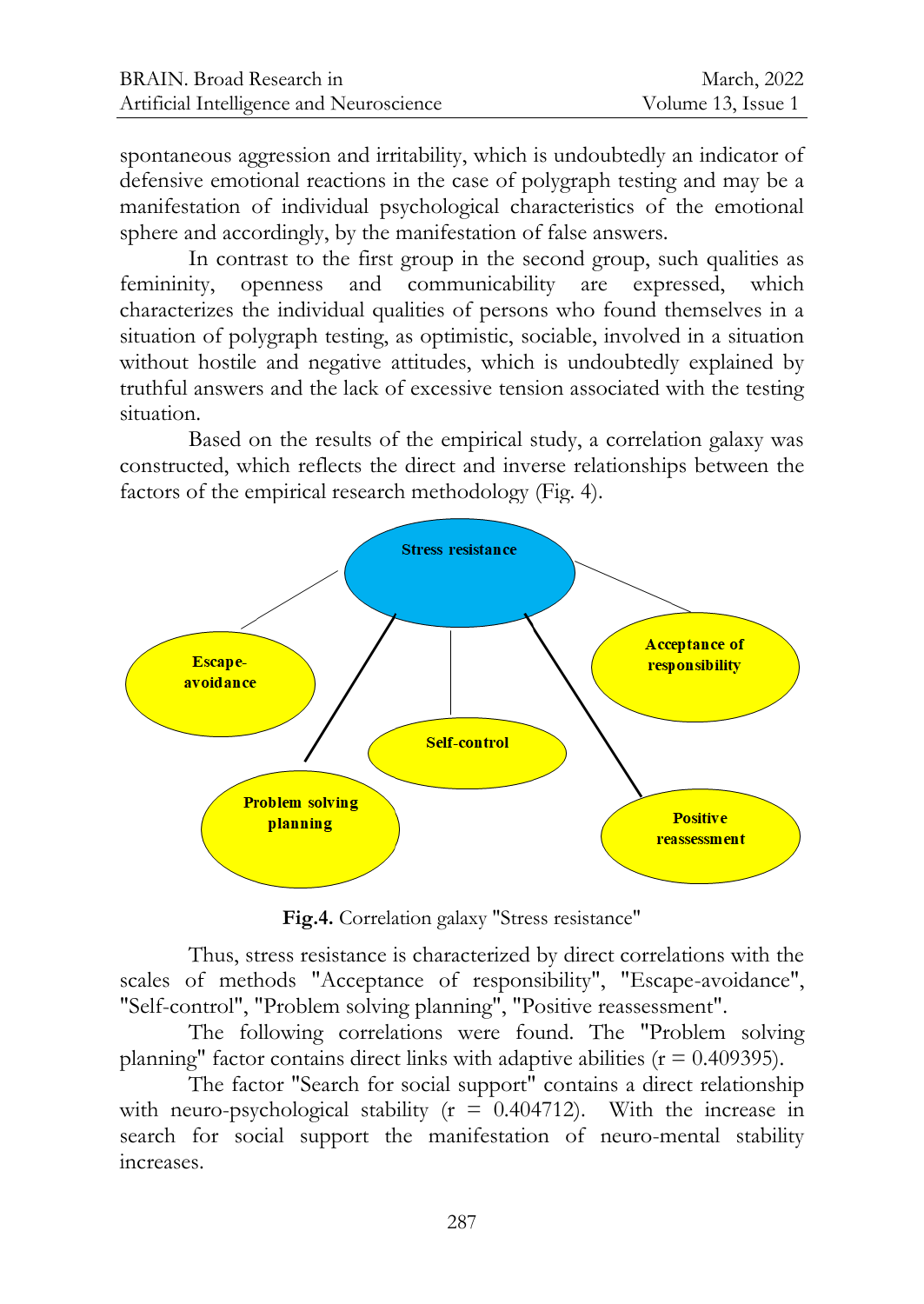The generalized results of correlations for the group under study are the dependence of stress resistance on self-control and factors of coping strategies. The growth of these indicators, respectively, affects the growth of stress resistance and resilience in situations of psycho-emotional stress, especially in connection with the situation of polygraph examination.

It should be noted that distancing reduces the manifestation of suicide risk and suspicion, that is, it acts as a certain characteristic that ensures the safety of the individual in unfavorable situations.

Social support also makes it possible to reduce selfishness and, accordingly, establish effective interpersonal relationships based on cooperation and mutual understanding.

With increased problem solving planning, the manifestation of stress resistance increases, and with increased positive reassessment, the manifestation of stress resistance in the group under study increases.

Since the situation of polygraph examination is undoubtedly stressful for each of the subjects, but it acquires a special emotional tension in people who seek to hide false information, so there are many personal, emotional and behavioral markers that clearly signal this desire and are reflected in the overall strategy of the organization of interaction, communication and behavior during polygraph examination.

## **Limits and Discussions**

Prospects for further research are to study the characteristics of the fixed installation on polygraph research, because in the mental activity of the individual it acts as a mechanism for stabilization, stability and purposefulness of mental processes in changing situations and thus frees the subject from decision-making and control over situation.

Empirical research in the study of the impact of a fixed installation will be aimed at a comparative analysis of the two groups (one - with a view to the impossibility of deceiving the polygraph, and the other - on the contrary - setting the possibility of deceiving the polygraph).

#### **Conclusions**

Features of the manifestation of lies, its verification and detection are always associated with the experience of certain emotions in people who try to hide false information. The mechanisms for detecting true and false responses are determined using a computer polygraph, which is responsible for instrumental lie detection and assists in recording physiological responses to verbal and nonverbal stimuli.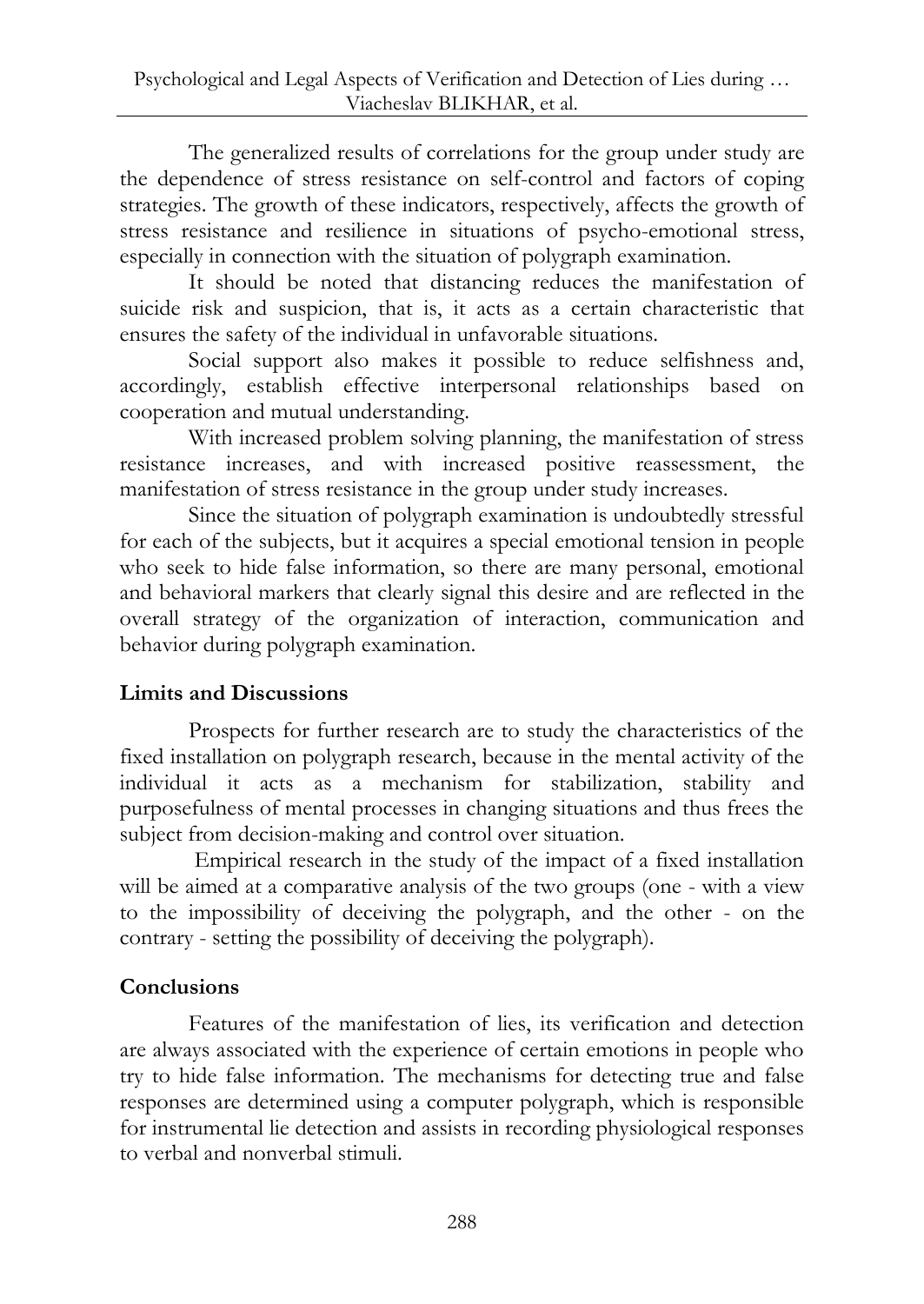In a computerized polygraph test, the person being tested assesses the risks in order to conceal false information. The success of this assessment by a polygraph examiner is reflected in the ability to assess the picture of psychophysiological reactions in the process of answering questions, as well as analysis of a set of emotional, behavioral and individual personality characteristics that may indicate concealment of false information.

Instrumental detection during polygraph testing should aim to obtain information, avoiding ambiguity, doubt, assumptions, and subjective association with an adequate reflection of reality. Undoubtedly, there is information that characterizes certain actions performed by a person, which he/she interprets and submits in the form of a true or false answer to a question evaluated by a polygraph examiner.

Also, the effectiveness of the methods of verification and detection of lies depends on the qualification level of the specialist, individual approach to each test, taking into account the details of the event, psychophysiological features of the person, which include not only the type of nervous system but also external and internal factors that influence the results.

The conducted empirical research made it possible to describe the characteristics of persons who underwent polygraph examination and showed false answers to polygraph questions and accordingly showed certain emotional reactions (irritability, aggression (spontaneous and reactive)), personal (adaptability, stress resistance, etc.) and behavioral characteristics which testified to false information.

#### **References**

- Adler, J. (1997). Lying, deceiving or falsely implicating. *Journal of Philosophy, 94*(9), 435-452.<https://doi.org/10.2307/2564617>
- Acklin, M. W., & Velasquez, J. P. (2021). Improving Criminal Responsibility Determinations Using Structured Professional Judgment. *Frontiers in psychology, 12.* <https://doi.org/10.3389/fpsyg.2021.700991>
- Barber, A. (2020). Lying, Misleading, and Dishonesty. *The Journal of Ethics, 24,* 141- 164.<https://doi.org/10.1007/s10892-019-09314-1>
- Boiko-Buzyl, Y. (2021). Psychological aspects of lie detection in studies using a polygraph. *Psychological Journal, 7*(3), p. 28-37. <https://doi.org/10.31108/1.2021.7.3.3>
- Brennen, T., & Magnussen, S. (2020). Research on Non-verbal Signs of Lies and Deceit: A Blind Alley. *Frontiers in Psychology*. <https://doi.org/10.3389/fpsyg.2020.613410>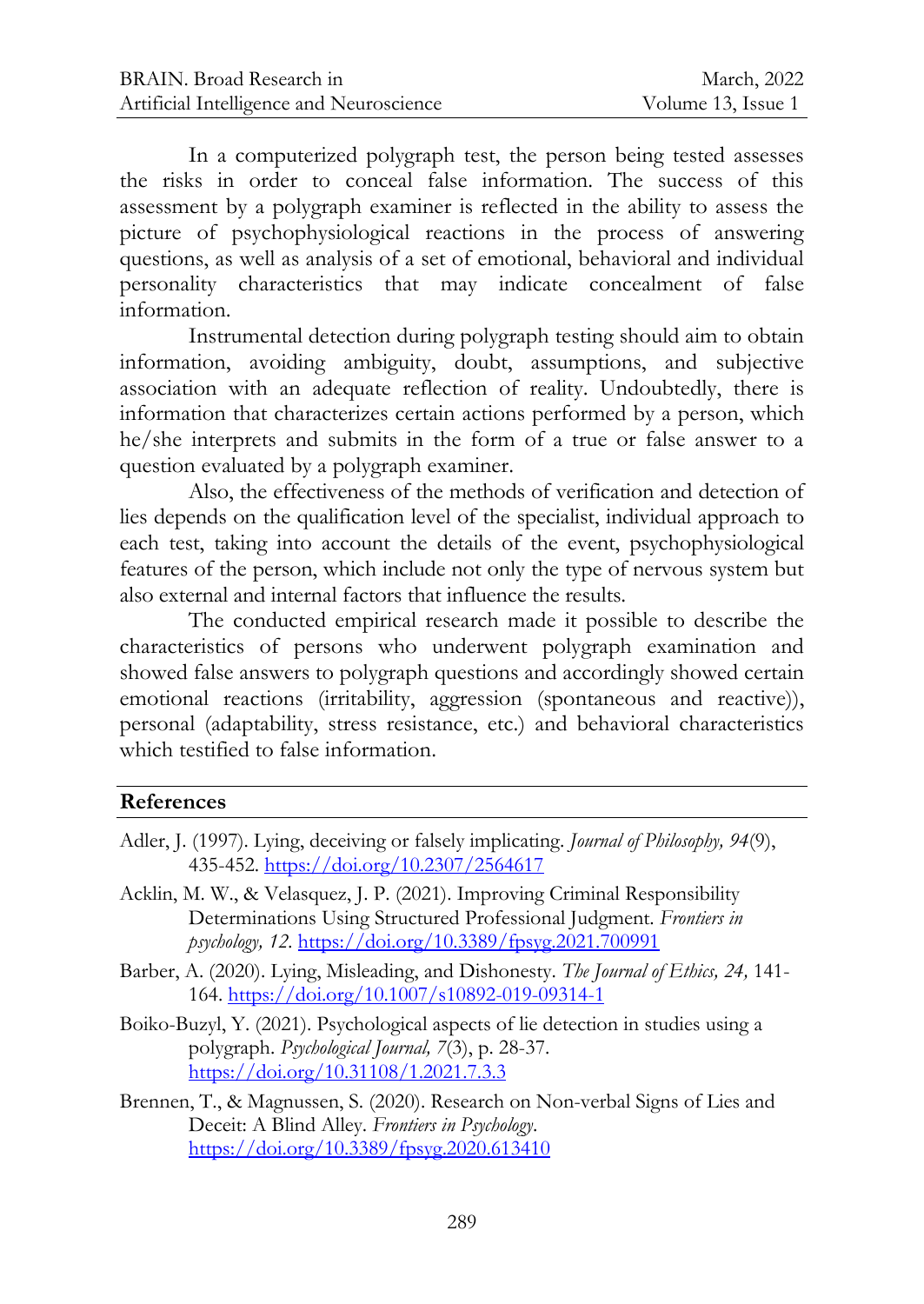- DePaulo, B. M., Lindsay, J. J., Malone, B. E., Muhlenbruck, L., Charlton, K., & Harris, C. (2003). Cues to deception. *Psychol. Bull, 129,* 74-112.
- Hamlin, I., Taylor, P.J., Cross, L. *et al.* (2020). A Psychometric Investigation into the Structure of Deception Strategy Use. *Journal of Police and Criminal Psychology.* <https://doi.org/10.1007/s11896-020-09380-4>
- Hammarstrom, L., Andreassen, D., Hellzen, O., Haggstron M. (2020). The path of compassion in forensic psychiatry. *Archives of Psychiatric Nursing, 34(6),* 435- 441.<https://doi.org/10.1016/j.apnu.2020.07.027>
- Iacono, W. G., & Ben-Shakhar, G. (2019). Current status of forensic lie detection with the comparison question technique: An update of the 2003 National Academy of Sciences report on polygraph testing. *Law and Human Behavior, 43*(1), 86-98. [https://doi.org/10.1037/lhb0000307](https://psycnet.apa.org/doi/10.1037/lhb0000307)
- Instruktsiia pro pryznachennia ta provedennia sudovykh ekspertyz ta ekspertnykh doslidzhen ta Naukovo-metodychnykh rekomendatsii z pytan pidhotovky ta pryznachennia sudovykh ekspertyz ta ekspertnykh doslidzhen [Instruction on the appointment and conduct of forensic examinations and expert research and Scientific and methodological recommendations on the preparation and appointment of forensic examinations and expert research][. http://search.ligazakon.ua/l\\_doc2.nsf/link1/ed\\_2009\\_06\\_01/](http://search.ligazakon.ua/l_doc2.nsf/link1/ed_2009_06_01/%0ban/445644/REG3145.html) [an/445644/REG3145.html](http://search.ligazakon.ua/l_doc2.nsf/link1/ed_2009_06_01/%0ban/445644/REG3145.html)
- Kalka, N., Tsyvinska, M., & Zubach, I. (2017). *Detektsiia brekhni u spilkuvanni: sotsialno-psykholohichnyi aspekt: navch.-metod. posibnyk* [Detection of lies in communication: socio-psychological aspect: teaching-methodical manual]. Osvita Ukrainy.
- Kamorowski, J., de Ruiter, C., Schreuder, M., Ask, K., & Jelícic, M. (2021). Forensic Mental Health Practitioners' Use of Structured Risk Assessment Instruments, Views about Bias in Risk Evaluations, and Strategies to Counteract It. *International Journal of Forensic Mental Health.* <https://doi.org/10.1080/14999013.2021.1895377>
- Khomulenko, B. (2012). Veryfikatsiia brekhni cherez interpretatsiiu neverbalnykh vizualnykh markeriv v konteksti komunikatsii [Lie verification through the interpretation of nonverbal visual markers in the context of communication]. *Visnyk Kharkivskoho natsionalnoho pedahohichnoho universytetu imeni H. S. Skovorody. Psykholohiia* [Bulletin of Kharkiv National Pedagogical University named after H.S. Skovoroda. Psychology.], *42*(1), 228-235. [http://nbuv.gov.ua/UJRN/VKhnpu\\_psykhol\\_2012\\_42\(1\)\\_\\_26](http://nbuv.gov.ua/UJRN/VKhnpu_psykhol_2012_42(1)__26)
- Kuzmenko, M., & Sitkar, I. (2020). Suchasnyi stan ta perspektyvy otsinky dostovirnosti povidomlenoi informatsii [The current state and prospects for assessing the reliability of the reported information]. *Visnyk Natsionalnoho universytetu oborony Ukrainy* [Bulletin of the National University of Defense of Ukraine], *3*(56), 40-46. [https://doi.org/10.33099/2617-](https://doi.org/10.33099/2617-6858-2020-56-3-40-47/) [6858-2020-56-3-40-47/](https://doi.org/10.33099/2617-6858-2020-56-3-40-47/)